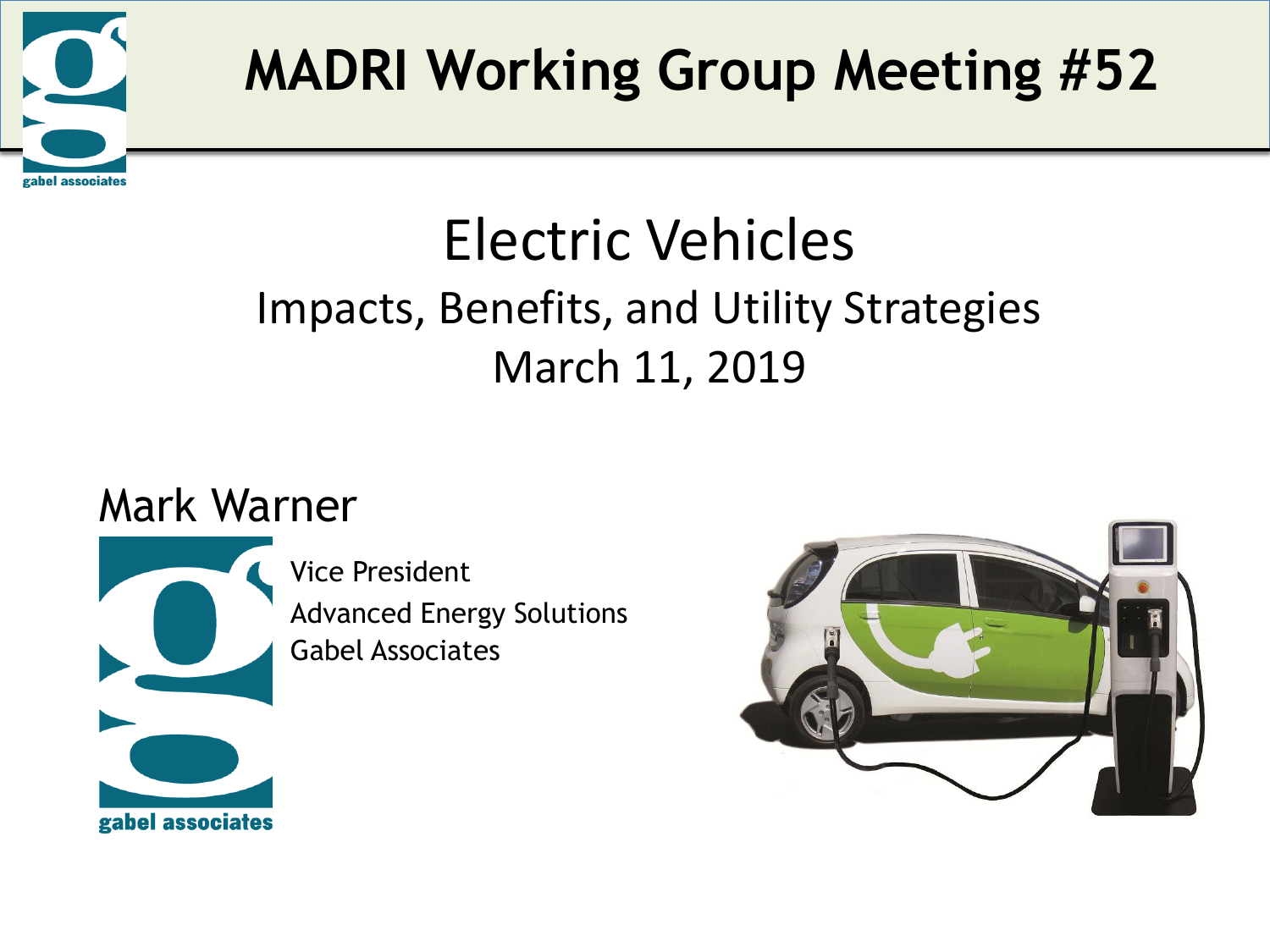

### **Introduction To Gabel Associates**

#### • **Who We Are**

- $\triangleright$  An energy, environmental, and utility consulting firm
- $\triangleright$  Founded in 1993
- $\triangleright$  Specialized expertise with national reach, particular experience in PJM
- $\triangleright$  Analytic and technical skills, with particular strengths in economic, market, market development, regulatory, and policy matters
- $\triangleright$  Especially well known for pioneering projects in emerging markets

#### • **Key Practice Areas**

- $\triangleright$  Energy procurement
- $\triangleright$  Regional Energy Markets (RTOs, wholesale)
- $\triangleright$  Economic and financial modeling
- $\triangleright$  Market forecasting and simulation
- $\triangleright$  Regulatory affairs, policy development
- $\triangleright$  Utility services (filings, expert witness, benefit-cost analysis, etc)
- $\triangleright$  Advanced Energy Solutions (behind-the-meter)
- $\triangleright$  Market Development (emerging markets)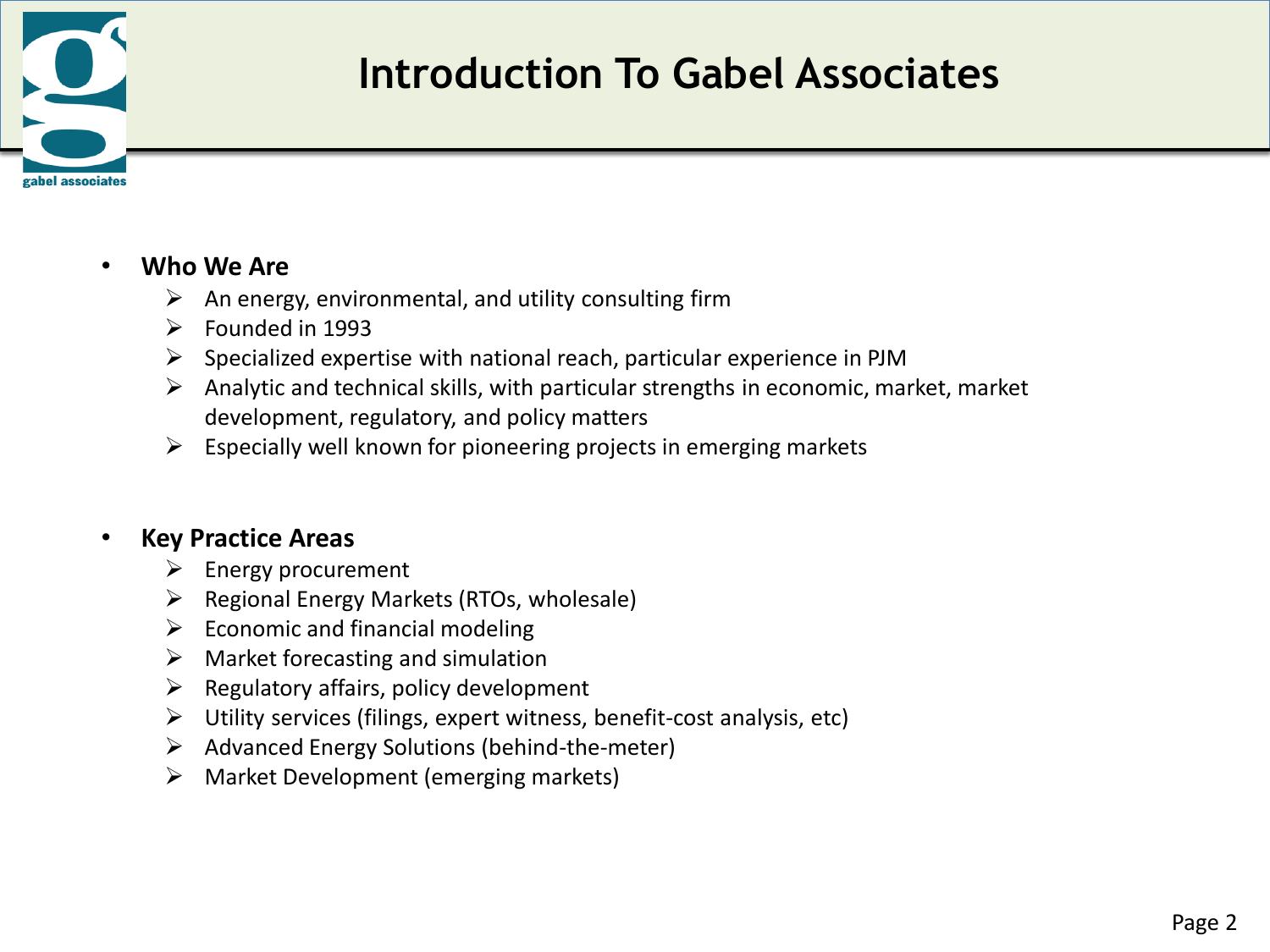

## **Gabel Associates: Electric Vehicle Activities**

#### • **EV Market Focus Areas**

- $\triangleright$  Organizing, coalition-building, advocacy (example: ChargEVC in NJ)
- $\triangleright$  Utility Support (currently supporting six utilities in five states)
	- $\checkmark$  Market benchmarking, forecasting, opportunity assessment
	- $\checkmark$  EV market strategy development
	- **Distribution system and market impact modeling**
	- $\checkmark$  EV offer development
	- Filing development especially **benefit-cost analysis**
	- $\checkmark$  Filing support discovery response, expert witness
	- $\checkmark$  Offer implementation support

#### • **Current Utility EV Engagements**

- $\triangleright$  DPI-DF
- $\triangleright$  PEPCO DC
- $\triangleright$  BG&E Maryland
- $\triangleright$  Atlantic City Electric NJ
- $\triangleright$  PSEG- Long Island/LIPA
- $\triangleright$  PSE&G NJ

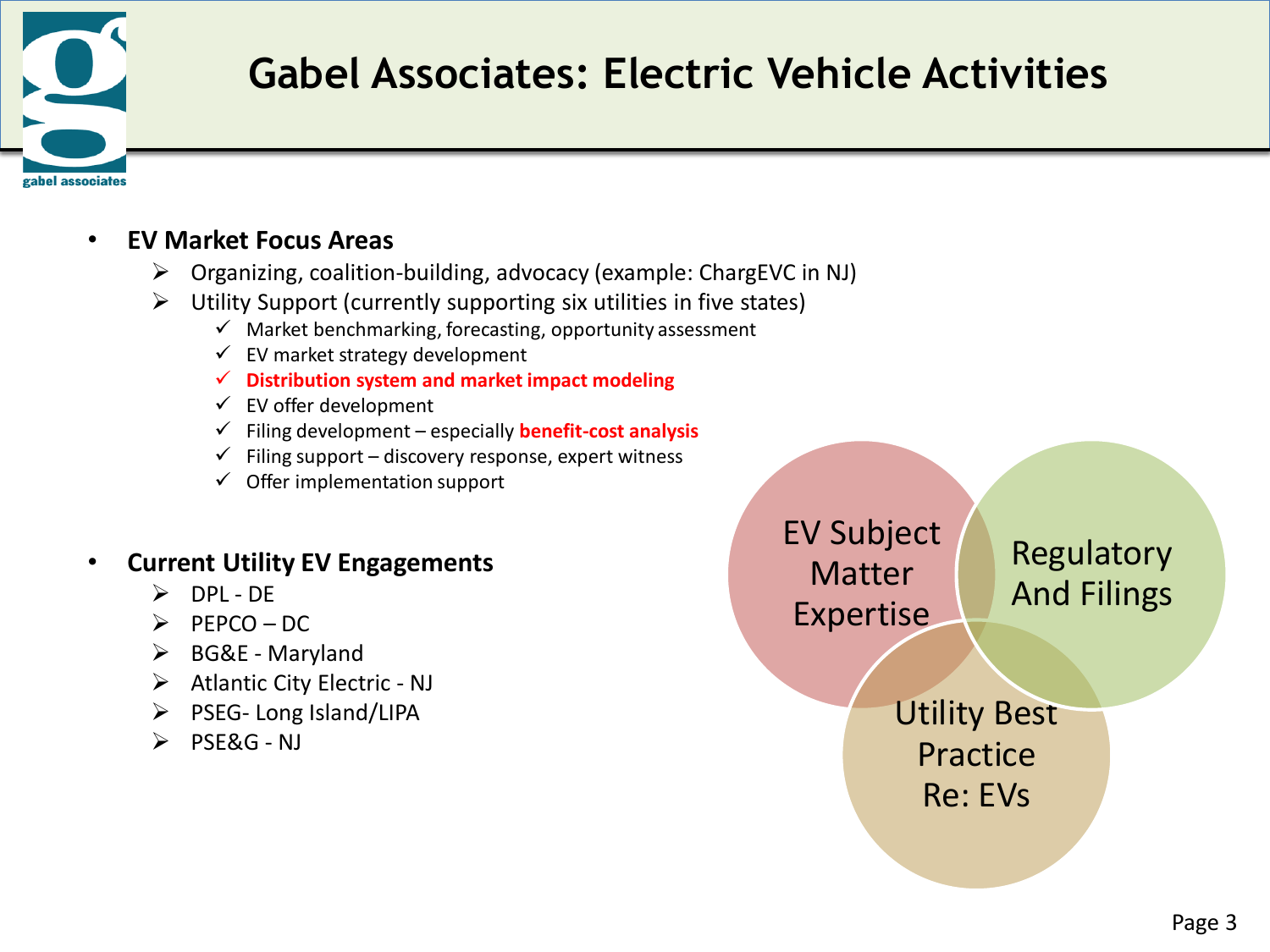

## **Example Study Results: ChargEVC - NJ**



Page 4 (Societal Cost Test, Thru 2035)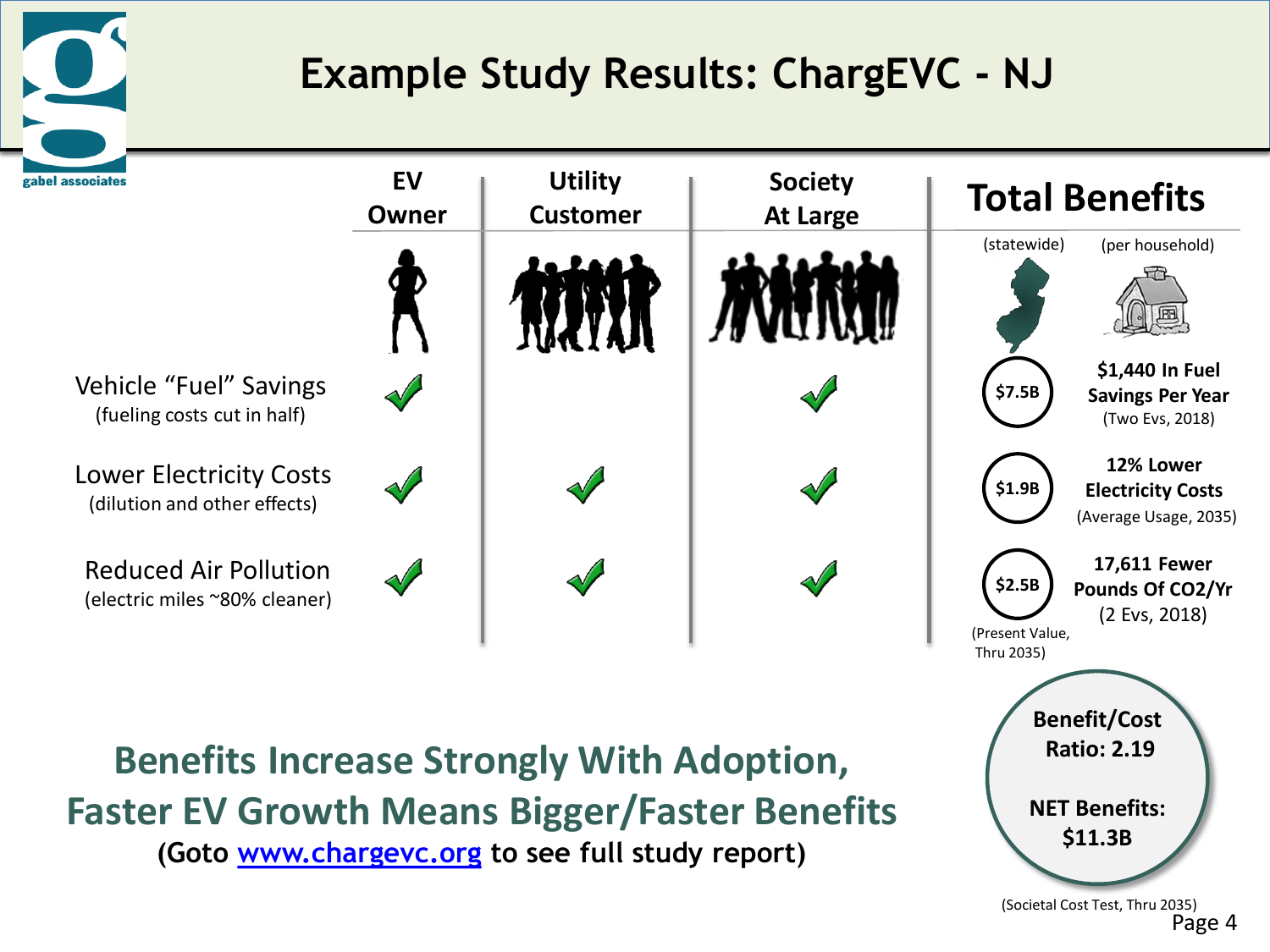### **Example: Idealized Feeder Model**

 $\Omega$ 

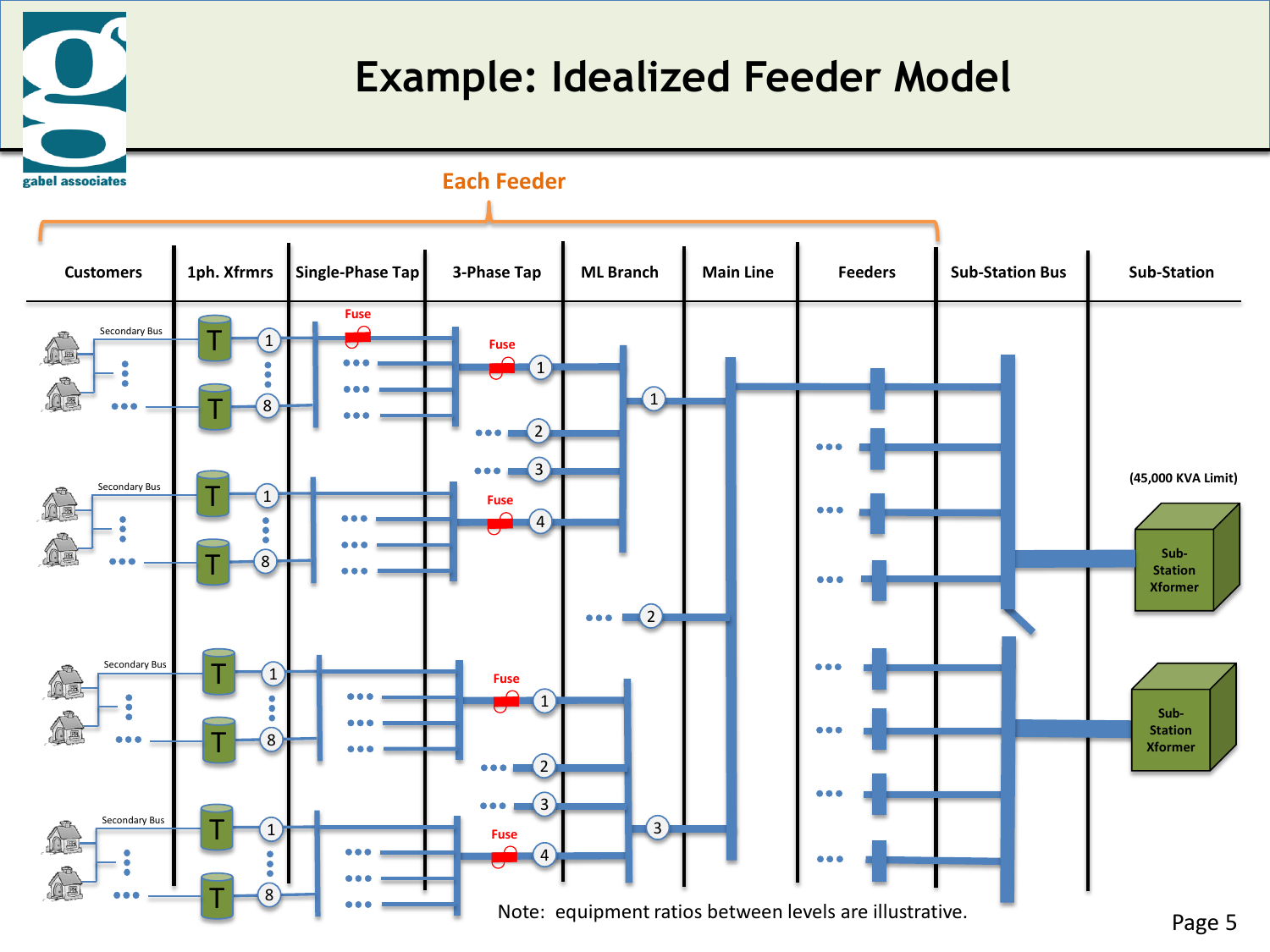

## **Generalized Conclusions: Multiple Studies & Territories**

- **Vehicle charging will have a significant impact on energy consumption**
	- $\triangleright$  Increases residential consumption 30-50%
	- $\triangleright$  For territories with an average two cars per household, nearly doubles residential load
- **Power implications are significant**
	- $\triangleright$  A Level-2 charger will typically ~double typical residential peak load
	- $\triangleright$  Natural charging behaviors could drive this load onto existing peaks
	- Example: In NJ, if HALF existing light duty vehicles started charging at once ~20GW
	- $\triangleright$  Conversely, if most vehicle charging is off-peak, significant benefits accrue
- **Unlike many loads, most vehicle charging can be scheduled flexibly**
	- $\triangleright$  Residential vehicle charging is an unprecedented opportunity to optimize grid loading
	- $\triangleright$  Implementing "Managed Charging" Programs are key to realizing this opportunity
- **In most cases, existing infrastructure can handle modest levels of EV adoption**
- **But at 5-10% adoption levels, systemic impacts will start to emerge quickly**
- **Impacts emerge first on residential single-phase transformers**
- **Widespread electric vehicle use brings significant benefits to multiple beneficiaries:**
	- Lower overall electricity costs (dilution, more off-peak consumption, increased utilization)
	- $\triangleright$  Significantly reduced GHG and other emissions
	- $\triangleright$  Massive reductions in vehicle operating costs (typically about a factor of two)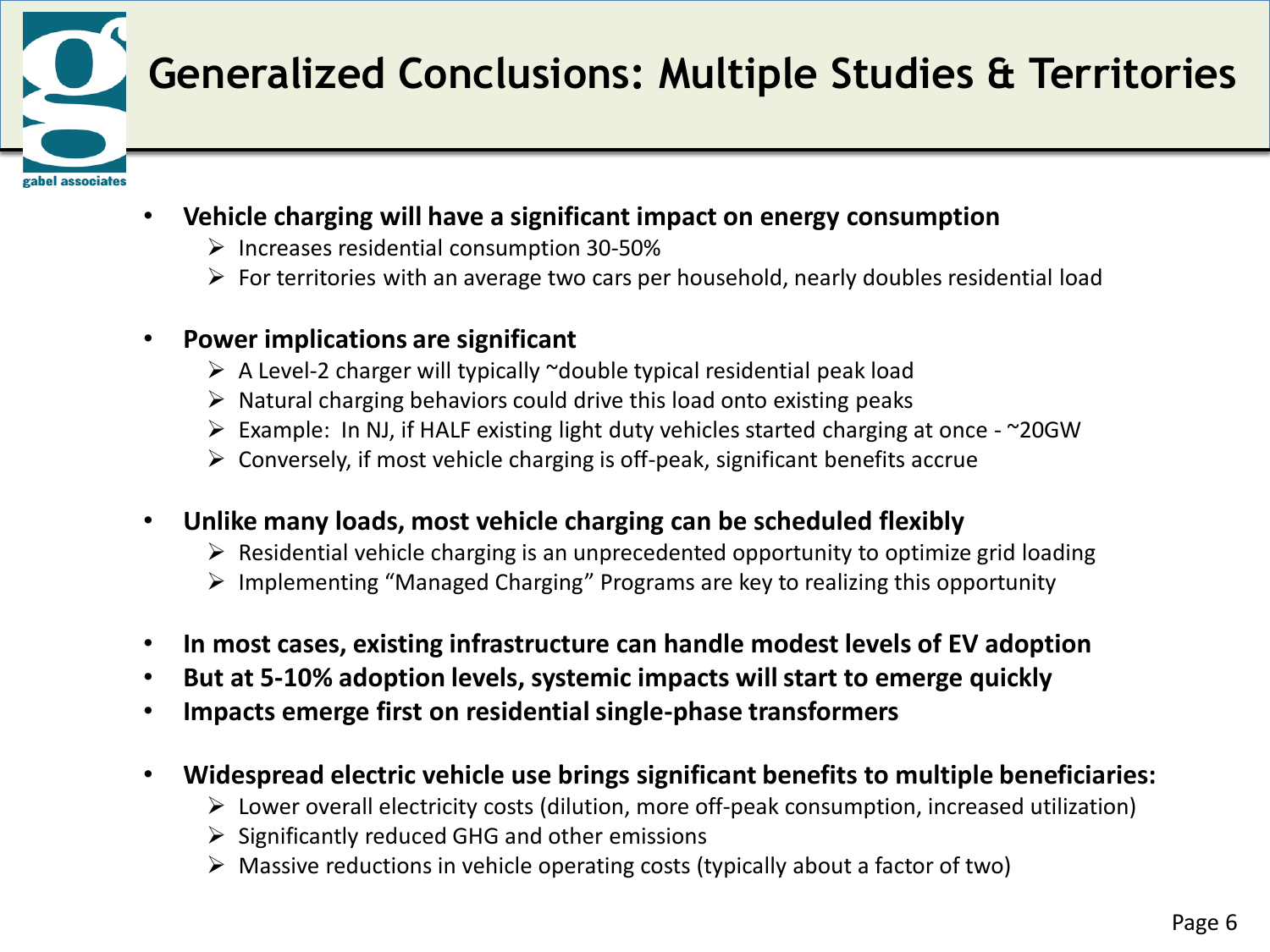### **Ensuring Responsible Grid Integration**

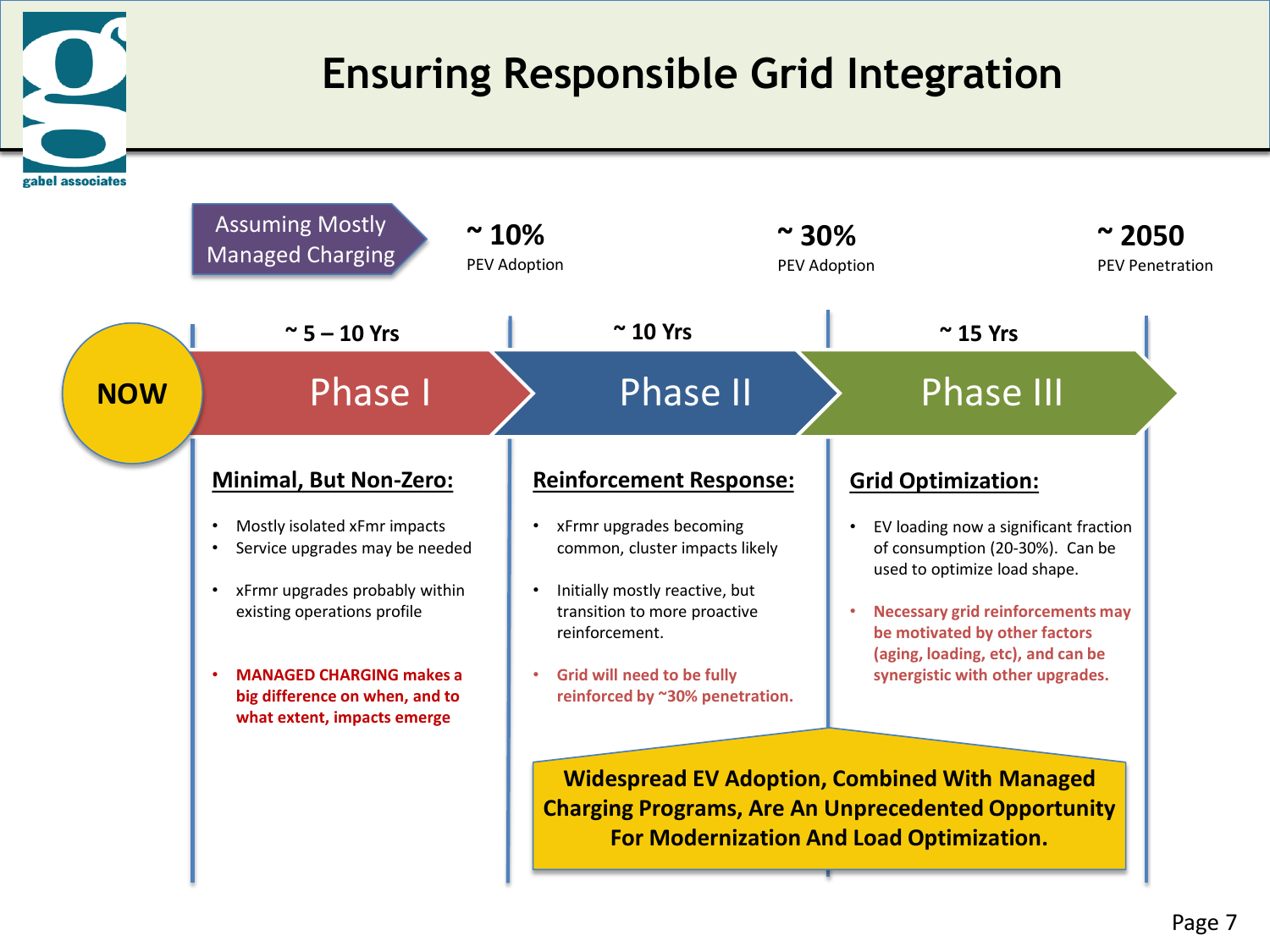

## **High Impact Utility Focus Areas**

#### **Looking At The Intersection Of:**

- Requirements For Responsible Grid Integration
- Actions That Address Market Needs, Have Large/Positive Market Impact
- Opportunities Where Utilities Are Uniquely Able To Contribute
- Contribute to Market Ecosystem, Don't Displace Competitive Market
- Regulatory Receptiveness

### **Three "Big Win" Utility Focus Areas (charging infrastructure):**

#### • **Residential Managed Charging**

- $\triangleright$  Helps address consumer concerns about "how will I charge at home"
- $\triangleright$  Encourages acquisition of "smart chargers", rather than non-networked alternatives
- $\triangleright$  Establishes a foundation to encourage/ensure optimized charging schedules
- Could evolve into more sophisticated "V2G" solutions longer term (EVs as two-way DERs)

#### • **Public DCFC Chargers**

- $\triangleright$  Absence of fast public charging is PRIMARY adoption barrier
- $\triangleright$  Economics for private investment are extremely challenging
- $\triangleright$  Utilities can help with equipment investment, make-ready, and rate-solutions (e.g. demand charges)
- **Multi-Family Residential Charging**